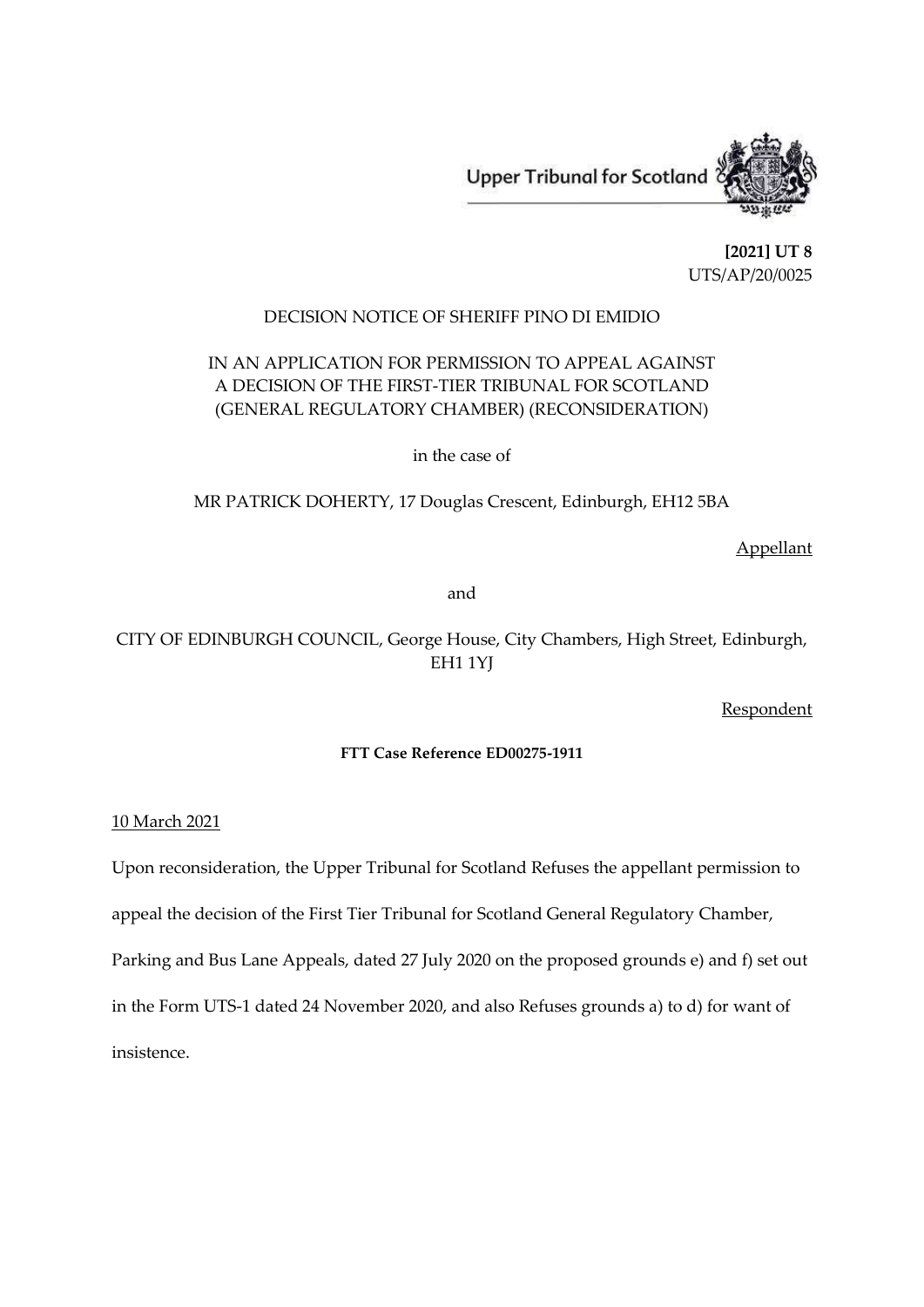#### **Note of reasons for decision**

[1] In this Note, unless the context otherwise requires, Mr Doherty is referred to as "the appellant". City of Edinburgh Council is referred to as "the respondent". The First-tier Tribunal is referred to as "the FtT".

### **Background**

[2] The appellant seeks permission to appeal ("PTA") the decision of the First Tier Tribunal for Scotland General Regulatory Chamber, Parking and Bus Lane Appeals, dated 27 July 2020. On 27 October 2020 PTA was refused by the FtT on all six stated grounds. On 27 January 2021 this Tribunal (Sheriff C Dunipace sitting as a Judge of the Upper Tribunal for Scotland) also refused PTA on all six grounds following a review of the documentation. The appellant has asked for reconsideration of that decision as he is entitled to do under Rule 3(7) of the Upper Tribunal for Scotland Rules of Procedure 2016 ("the UTS Rules"). On 4 March 2021 a telephone conference call hearing took place. The appellant did not attend but his representative Mr Drummond made submissions on his behalf. The respondent declined to attend.

[3] The lengthy procedural history of the case is set out in Upper Tribunal Judge Dunipace's decision at paragraphs 2 to 20.

## **The grounds of appeal**

[4] Section 46(4) of the Tribunals (Scotland) Act 2014 ("the 2014 Act") provides that PTA is to be granted where "… the Upper Tribunal is satisfied that there are arguable grounds for the appeal." In approaching the terms of section 46(4), I have had regard to the discussion by the Lord Justice Clerk (Lord Carloway) in *Czerwinski* v *HM Advocate* 2015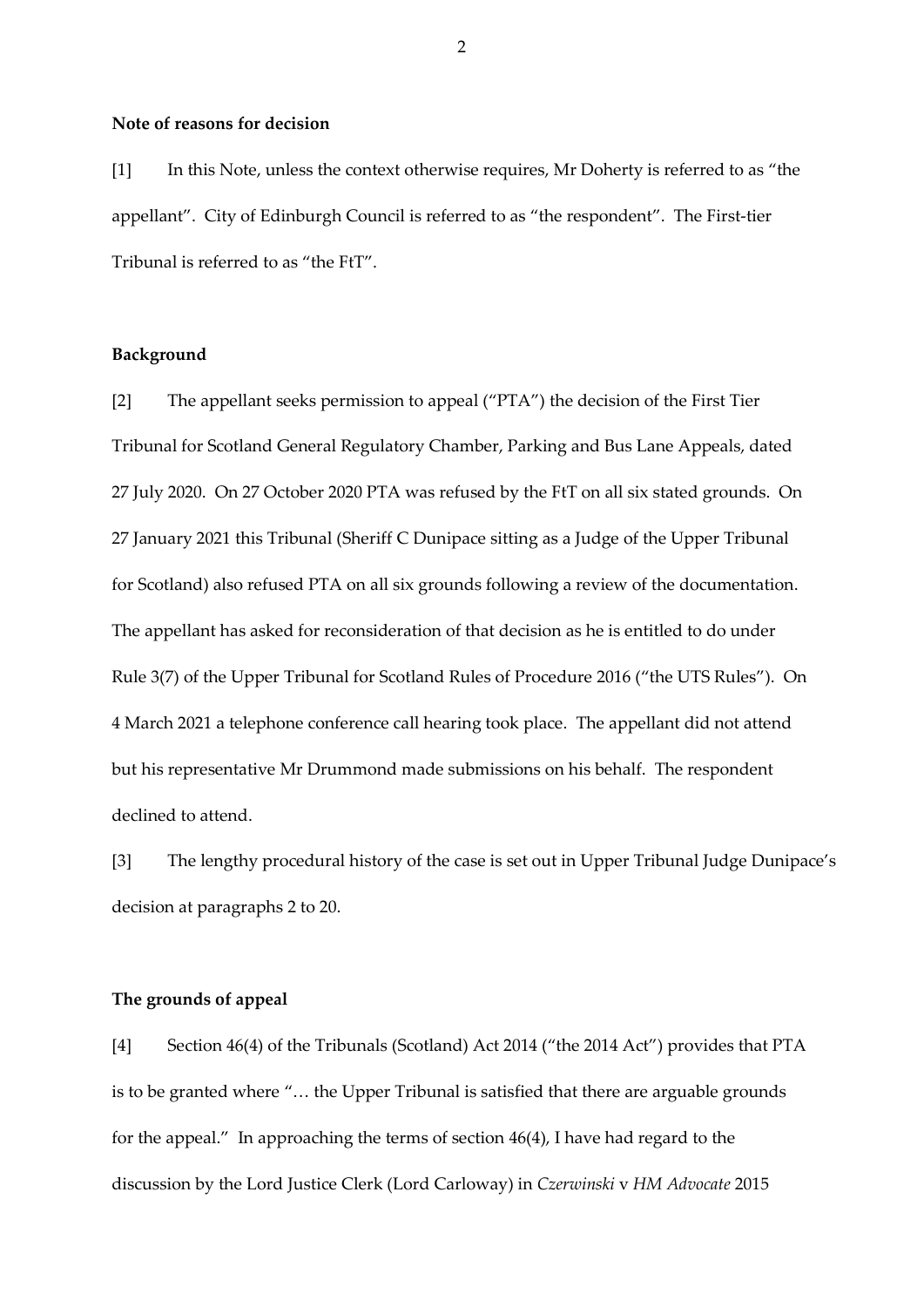SLT 610 at para [9] together with the authorities cited there. The function of the Upper Tribunal is a limited one. An appeal under the 2014 Act is not an opportunity to rehear the factual matters argued before the FtT but rather to correct any errors of law that may have been made in the decision of the FtT.

[5] At the commencement of the hearing on 4 March 2021 Mr Drummond advised me that he was not insisting on the first four of the appellant's six proposed grounds of appeal. The remaining grounds are as follows:

- e) The Adjudicator erred in law by wrongly determining that the issue to be determined in my appeal was whether or not a Northern Ireland Organisational Blue Badge on my vehicle was valid at the time based on the Northern Ireland Blue Badge Scheme. The correct issue for determination was whether or not the use of that Badge at the relevant time was in accordance with the terms and conditions of the Scottish blue badge scheme. The proper issue for determination was not whether or not the badge was being used to drop off or pick up a disabled person but whether there had been valid and proper use of the badge in of the terms and conditions of the Scottish Blue Badge Scheme. In terms of that Scheme the vehicle could be validly parked for up to 3 hours. The vehicle had been observed for a period of only 20 minutes before the issue of the relevant penalty notice;
- f) The Adjudicator erred in law in finding that there was evidence before her that enabled a determination to be made that the vehicle was not parked in order to drop off or pick up a disabled person.

[6] At the hearing Mr Drummond submitted that the Adjudicator had failed to identify the real legal question that arose in the case. Although the blue badge had been issued in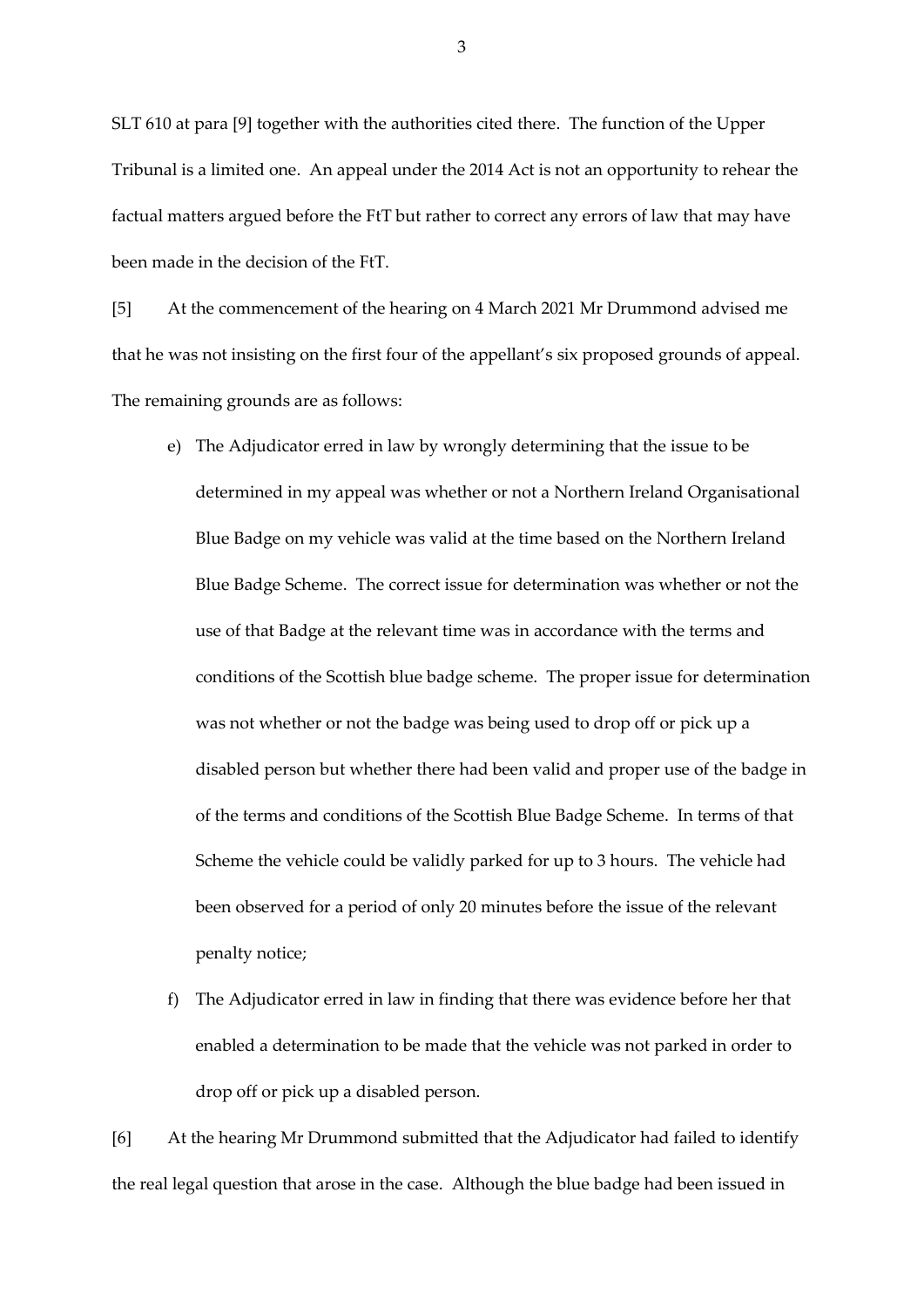Northern Ireland it was being used in Scotland at the material time. She had applied the Northern Irish scheme rules and that was an error of law. On the undisputed factual evidence he had been issued with a penalty notice even though he was recorded as having been parked in the location outside his home for a few minutes. The appellant contends that under the Scottish scheme and the rules applicable in the City of Edinburgh he was entitled to use the blue badge to park for up to 3 hours at a location near his house in Edinburgh because a disabled person had travelled with him from Northern Ireland in the vehicle displaying the organisational blue badge and was staying with him at the time. Therefore by failing to have regard to the extent of entitlement to park while validly displaying a blue badge under the Scottish scheme the Adjudicator erred in law. That submission depends on the Scottish scheme allowing the user of an organisational blue badge to park for a period up to 3 hours. This argument had been made to the Adjudicator and she had erroneously rejected it. Reference was made to documents that set out the terms applicable under the Northern Irish scheme for organizational blue badges and the terms of the relevant Scottish scheme.

#### **Reasons for decision**

[7] With regard to ground e) there is no dispute that the organisational blue badge which the appellant claims was validly displayed in this case was issued in Northern Ireland. The appellant produced a document issued by the Northern Irish Authorities entitled "Rights and responsibilities of Blue Badge holders" which makes clear that entitlement to park under the Northern Irish scheme has an extra territorial effect so that the badge can be used in a number of other countries, including Scotland. The use of the blue badge is subject to the restrictions applicable in any other country in which it is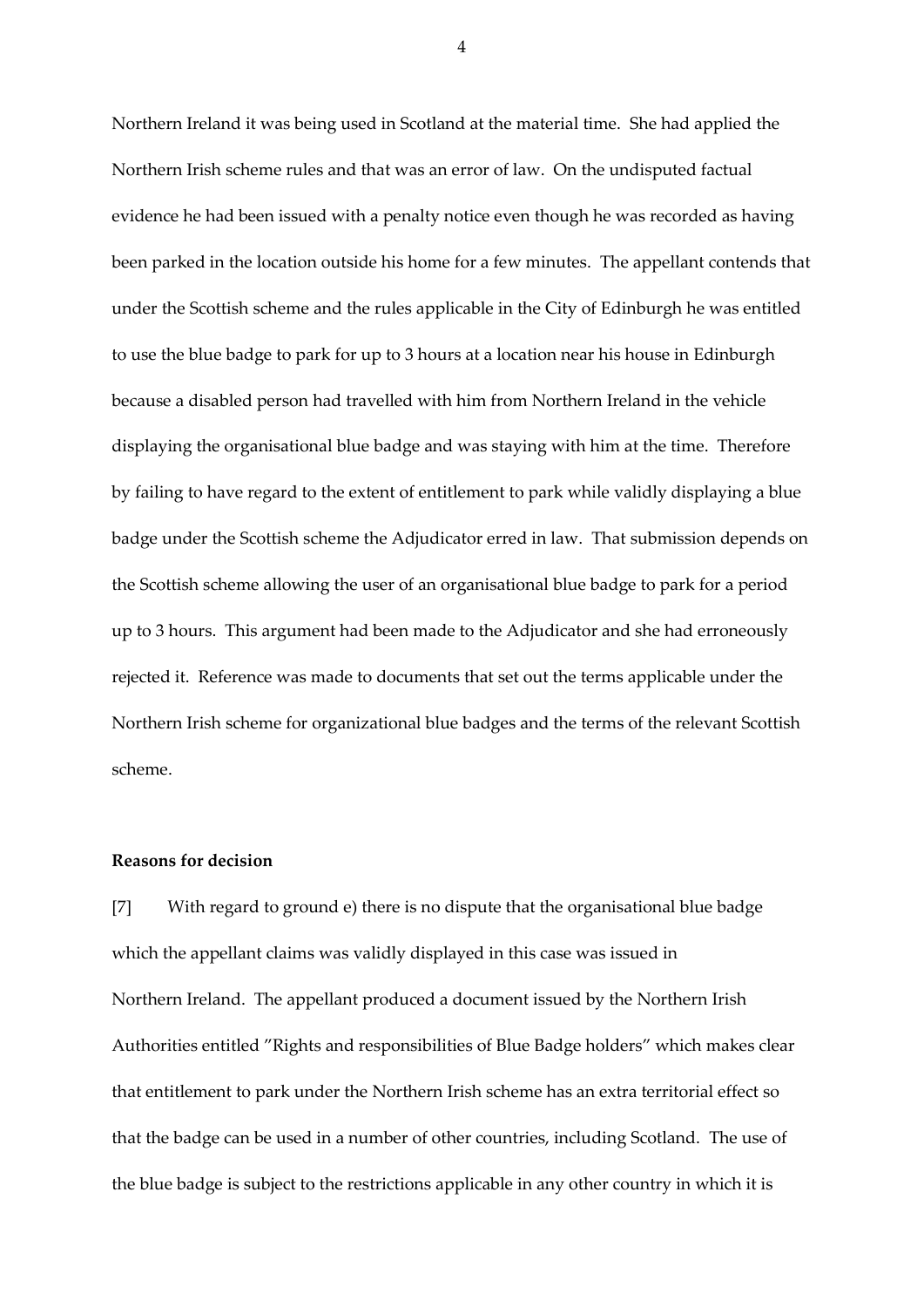recognised. Therefore when the blue badge is used in Scotland this is on the basis of the rules that apply in Scotland. The second significant document produced is entitled "The Blue Badge Scheme in Scotland Rights and responsibilities of a Blue Badge holder in Scotland". It is published under the aegis of Transport Scotland. This version had been updated as at June 2018. At page 21 there is a section entitled "Organisational Badges" This contains the following statement at paragraph 15:

"The badge may be used by the organisation when transporting disabled people who would be eligible for a Blue Badge in their own right. The badge is not allowed to be used at other times."

At page 22 there is a further passage of relevance at paragraph 16:

"The badge should only be displayed when staff of the organisation, using registered organisational vehicles, are dropping off or picking up eligible disabled people from the place where the vehicle is parked."

There is a similar statement in the Northern Irish document referred to above.

[8] The appellant's argument is that he was allowed as the user of the organisational blue badge to park outside his private dwelling house in Edinburgh for up to 3 hours because he had a (presumably eligible) disabled person staying with him. The presence of that person in the vehicle might have entitled the appellant to display the blue badge in order to drop off or pickup that person if he or she was eligible. The appellant is not suggesting that, in fact, he was picking up or dropping off the eligible disabled person at the material time. The documents relied on show only that it would have been permissible to display the organisational blue badge in Scotland for the purposes of pick-up or drop-off of an eligible disabled person.

[9] It may have been preferable if the Adjudicator had set out her findings in fact and law in a separate section without interspersing them with some discussion of the evidence, but the fair minded reader is left in no doubt as to the reasons why the Adjudicator rejected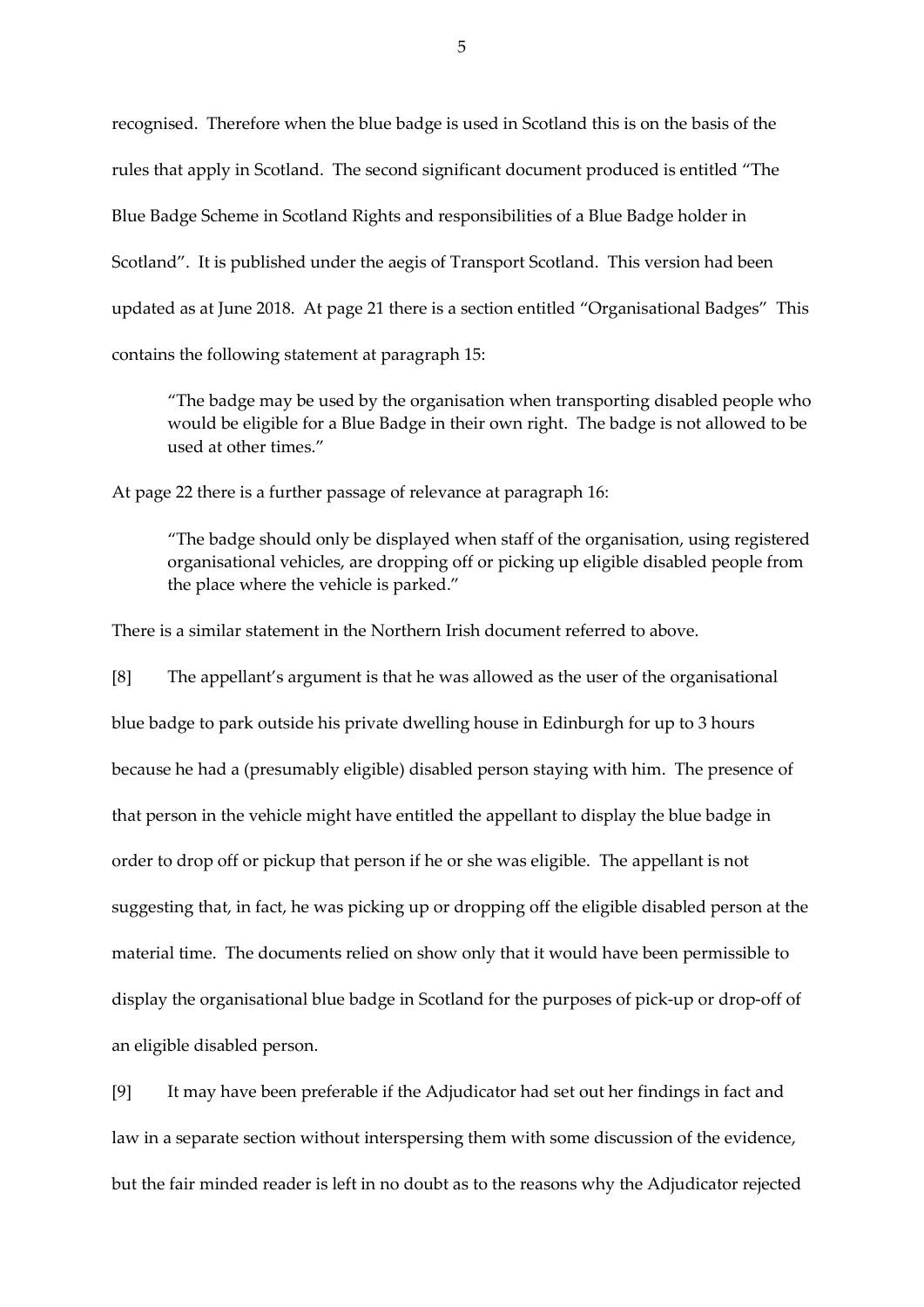the appellant's appeal against the issue of the penalty charge notice. The Adjudicator has found that the blue badge was not being validly displayed on this occasion. Although the Adjudicator does not appear to have set out the whole of the regulatory scheme which applied to the facts of the case, she has not reached the wrong result. She has not made clear that she was applying the Scottish rule but the rule she has applied was the correct one. The appellant's submission that the Scottish scheme allowed him to use the organisational blue badge in the way he contends is wrong in law. The Adjudicator was entitled to make findings in fact and in law that the use of the badge on this occasion was not valid. The proposed ground of appeal is not arguable and PTA is refused on this ground.

[10] With regard to ground f) this is simply a matter consequential to ground e). It does not raise a separate point of law. The Adjudicator's decision was predicated on her interpretation of the applicable rules. It is not surprising that there are no findings to the effect that the appellant's car was parked for more than 3 hours as the Adjudicator has proceeded on the basis that no such rule applied in this case. She did not err in law in approaching the matter that way for the reasons set out in the preceding paragraph. No separate issue is identified in ground f) and PTA is refused on this ground.

[11] The appellant's Form UTS-1 also took issue with the decision of FtT

Judge McFatridge who refused the appellant's application for PTA on the ground that he had not complied with Rule 18(3)(c) of the First-tier Tribunal for Scotland General Regulatory Chamber Parking and Bus Lane Appeals Rules of Procedure (Scottish SI 2020/98). That rule requires the appellant to state the result that is being sought. The appellant contends that the FtT erred because it was quite clear what result he desired from his appeal. My colleague agreed with the analysis of the FtT Judge. This is not a matter on which I require to express a view. My function in this application for reconsideration is not